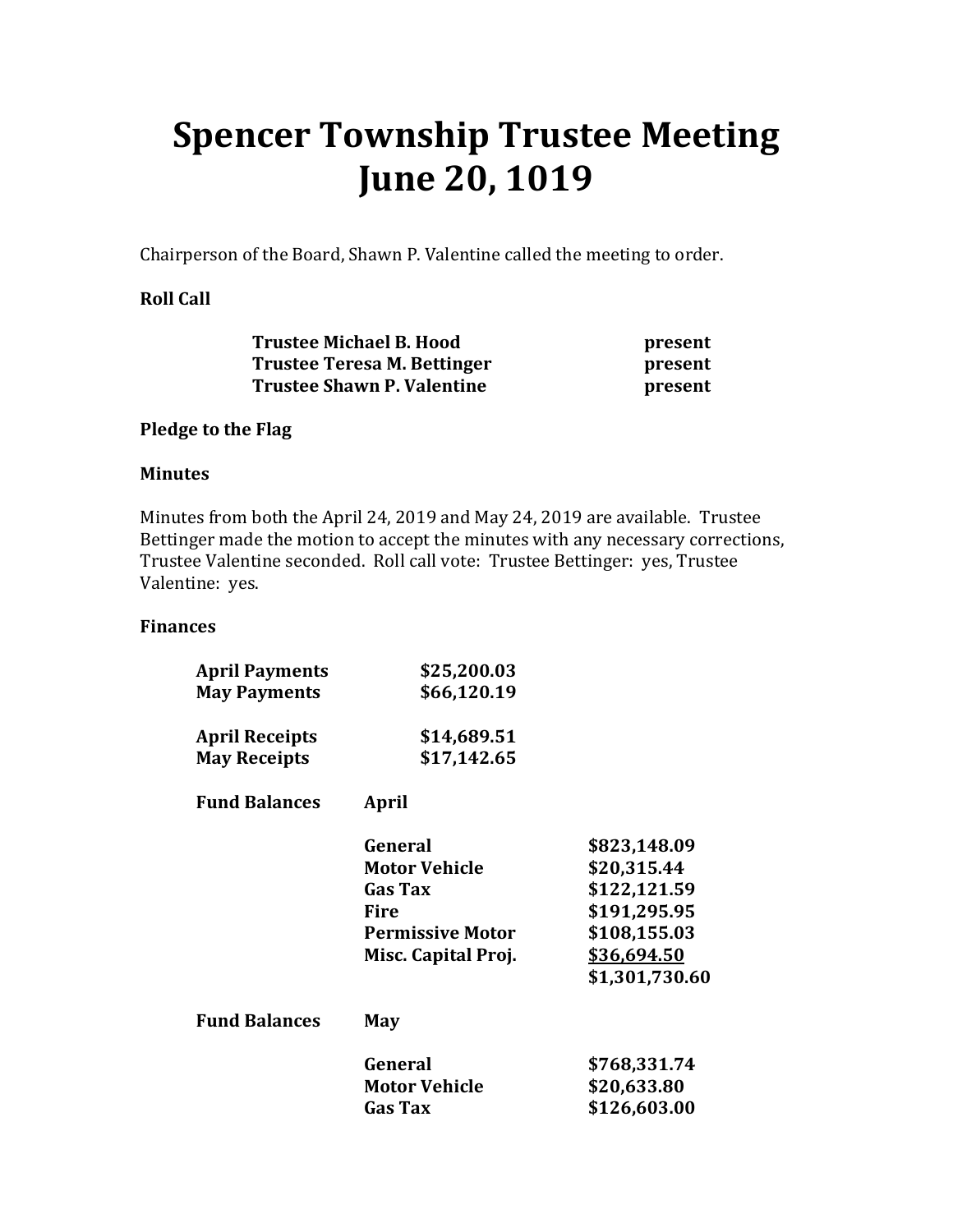| Fire                    | \$190,581.79   |
|-------------------------|----------------|
| <b>Permissive Motor</b> | \$109,878.23   |
| Misc. Capital Proj.     | \$36,694.50    |
|                         | \$1,252,753.06 |

Trustee Hood made a motion to accept the financials, Trustee Bettinger seconded. Roll call vote: Trustee Hood: yes, Trustee Bettinger: yes, Trustee Valentine: yes.

### **Pay the Bill**

Trustee Bettinger made a motion to pay the bills, Trustee Hood seconded the motion, Roll call vote: Trustee Hood: yes, Trustee Bettinger: yes, Trustee Valentine: yes.

#### **Zoning**

Jacob Barnes, Zoning Consultant, gave the report. It s attached to the official minutes.

Zoning violations were sent to residents for violations and permits were issued to for site plan review and expansions.

#### **BZA**

No meeting

#### **Road**

Maintenance employee, Tim Bowes, gave the report. His day-to-day tasks are attached to the official minutes.

Estimates were received for the handicap accessible doors for the Township Hall. The Township received bids from 2 different companies. There was discussion on the quotes presented. Itemized statements will be requested from the bidding companies.

1 quote was received for the painting of the interior of the Township Hall.

A call was received from American Road Patch. With channel 13, they want to set up a demonstration. The Trustees gave permission for the demonstration.

Gutters were cleaned on the maintenance barn, leaks were found in the building. Mr. Bowes was given permission to obtain bids for repair. An advertisement will be placed in the Toledo Blade for the repairs. Trustee Hood made a motion to put an ad in the Blade for the roof repairs, Trustee Bettinger seconded. Roll call vote: Trustee Hood: yes, Trustee Bettinger: yes, Trustee Valentine: yes.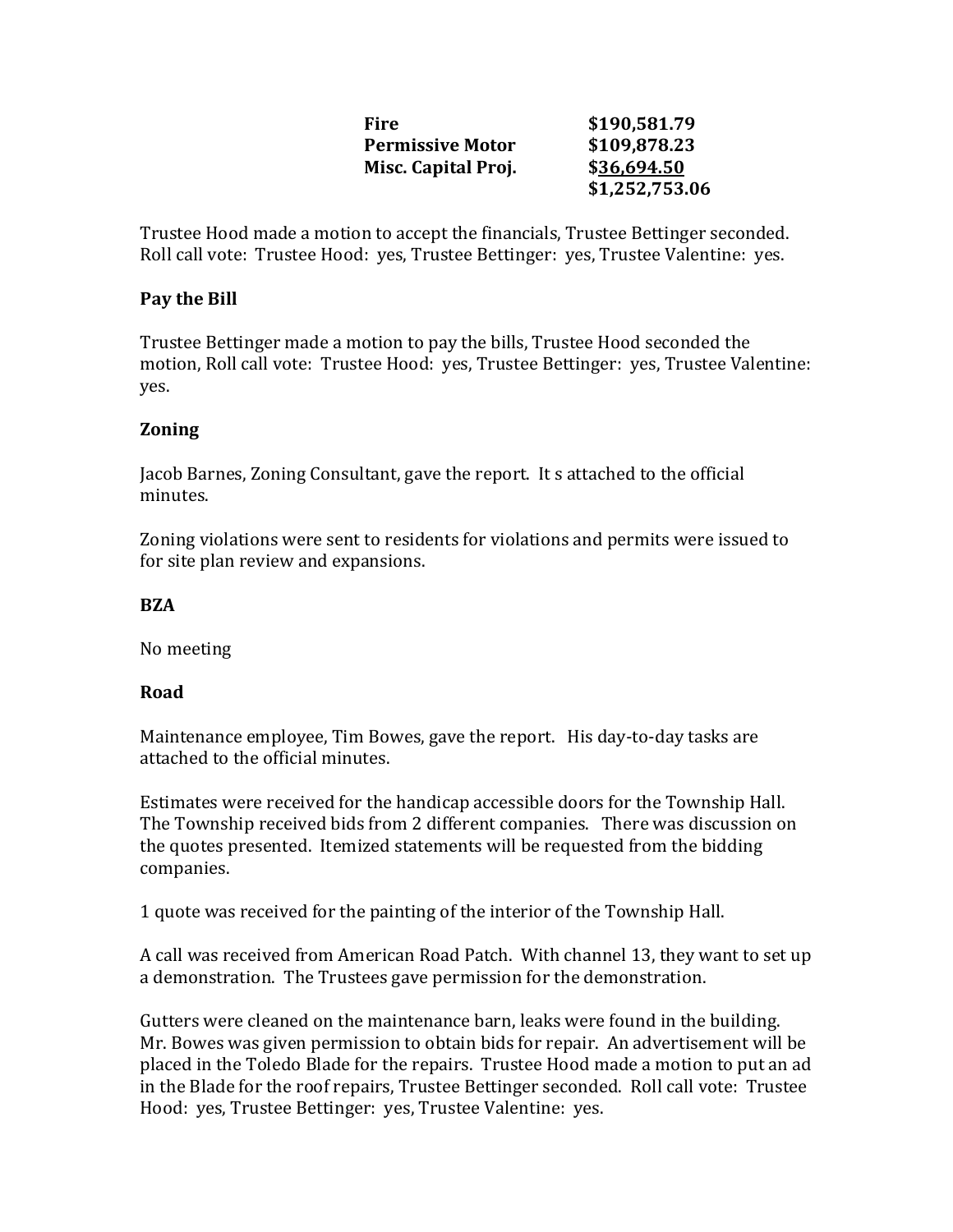Trustee Bettinger made a motion to repair the cell phone of Mr. Bowes, Trustee Hood seconded. Roll call vote: Trustee Hood: yes, Trustee Bettinger: yes, Trustee Valentine: yes.

## **Fire**

Chief Barry Cousino of Springfield emailed a fire reports from April and May to the Township.

## **JEDZ**

#### **Correspondence**

-Annual insurance premium from OTARMA was received in the amount of \$13,450.00

-Excess reserve funds in the amount of \$966.55 will be received from OTARMA. This is due to conservative investment strategies of insurance premiums.

-The 1<sup>st</sup> quarter JEDZ distribution was received in June in the amount of \$212,110.62.

-Holland, Springfield, Spencer Historical Society newsletter was received.

-Several letters of correspondence were received regarding the purchase of 9751 Oak Place Court.

-Attorney Heban suggested Patricia Baum and Mr. Barnes be bonded by the Township and possible Tim Bowes.

-The management letter from the JEDZ Board was received from the Auditor of State. The letter suggested an audit committee be established to serve as a liaison between management and its auditors.

-Correspondence received regarding the polling change in Spencer Township

-A records request was received from D. Hilarion Smith

-A thank you letter for the flowers and condolence was received from the family of Dean Hall, brother of Dawn McDonald, Fiscal Officer.

#### **Old Business**

**New Business**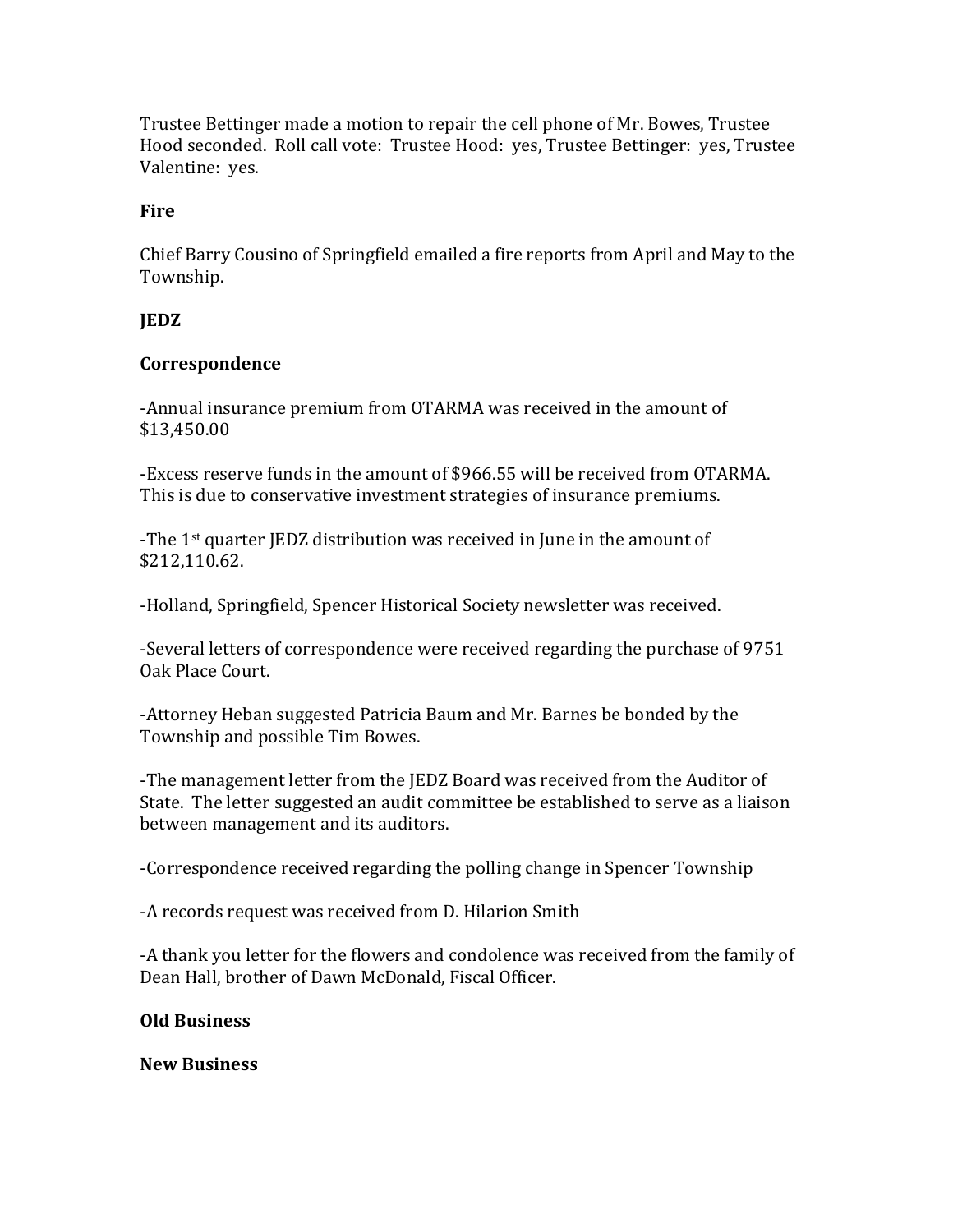Trustee Bettinger explained the gravel driveway at the Town Hall is the reason the voting polling place was changed back to the Spencer Neighborhood Center. She is suggesting the parking lot at the Town Hall be paved.

Trustee Hood made a motion to have bids placed in the Toledo Blade for the paving of the Township Hall parking lot, Trustee Bettinger seconded. Roll call vote: Trustee Hood: yes, Trustee Bettinger: yes, Trustee Valentine: yes.

Trustee Valentine expressed the entire parking lot does not need to be paved with asphalt; some of it will be concrete. He suggested Mr. Bowes reach out to the Lucas County Engineers Office be contacted to help with the plans.

Mr. Bowes has been with the Township for 90 days and is off of probation. Trustee Bettinger made a motion to allow the road department to work autonomously, Trustee Hood seconded. Roll call vote: Trustee Hood: yes, Trustee Bettinger: yes, Trustee Valentine: yes.

Trustee Bettinger made a motion to bond Jacob Barnes, Tim Bowes and Pat Baum for Spencer Township, Trustee Hood seconded. Roll call vote: Trustee Hood: yes, Trustee Bettinger: yes, Trustee Valentine: yes.

The July meeting will be held on July 18, 2019.

## **Open to the Public**

Jack Gulvas, resident, asked if John Anderson's letter wishing to remain on the zoning commission would be approved. Trustee Valentine explained Mr. Anderson's term would expire soon.

Adam Thomas, resident, explained he bid on a house the Township also bid on and he was out bid. Mr. Thomas wants to know why the Township is buying houses in the Township.

Trustee Valentine explained the Township has a Township Improvement plan to purchase blighted housing in the Township. He also challenged Mr. Thomas that he did not place any bids on the property.

Mr. Thomas asked if the 100 signatures obtained, came before or after a letter was received from Trustee Valentine to the Board of Elections. Trustee Bettinger explained the timeline of events.

John Dean Anderson, resident, asked what was going on with Drennen ditch. Trustee Valentine explained no work would happen until the fall. Mr. Anderson feels if the Township wants to beautify they should fix problems such as this first.